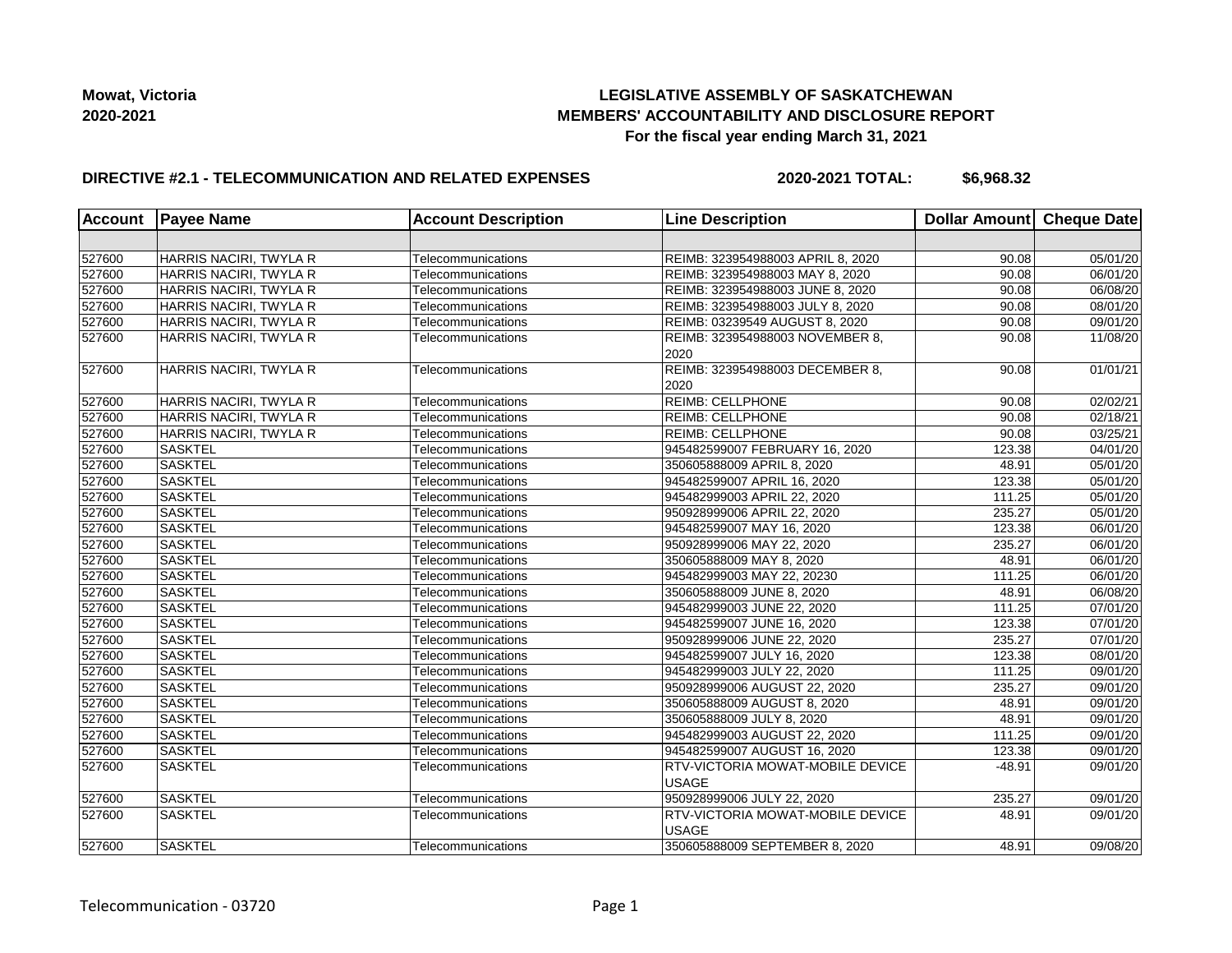## **LEGISLATIVE ASSEMBLY OF SASKATCHEWAN MEMBERS' ACCOUNTABILITY AND DISCLOSURE REPORT For the fiscal year ending March 31, 2021**

## **DIRECTIVE #2.1 - TELECOMMUNICATION AND RELATED EXPENSES**

**2020-2021 TOTAL: \$6,968.32**

| <b>Account</b> | <b>Payee Name</b> | <b>Account Description</b> | <b>Line Description</b>                          | Dollar Amount | <b>Cheque Date</b> |
|----------------|-------------------|----------------------------|--------------------------------------------------|---------------|--------------------|
|                |                   |                            |                                                  |               |                    |
| 527600         | <b>SASKTEL</b>    | Telecommunications         | 950928999006 SEP 22, 2020                        | 235.27        | 10/01/20           |
| 527600         | <b>SASKTEL</b>    | Telecommunications         | 945482599007 SEP 16, 2020                        | 123.38        | 10/01/20           |
| 527600         | <b>SASKTEL</b>    | Telecommunications         | 945482999003 SEP 22, 2020                        | 25.97         | 10/01/20           |
| 527600         | <b>SASKTEL</b>    | Telecommunications         | RTV-VICTORIA MOWAT-MOBILE DEVICE<br><b>USAGE</b> | $-48.91$      | 10/01/20           |
| 527600         | <b>SASKTEL</b>    | Telecommunications         | 945482599007 OCTOBER 16, 2020                    | 123.38        | 11/01/20           |
| 527600         | <b>SASKTEL</b>    | Telecommunications         | 950928999006 OCTOBER 22, 2020                    | 235.27        | 11/01/20           |
| 527600         | <b>SASKTEL</b>    | Telecommunications         | 350605888009 NOVEMBER 8, 2020                    | 48.91         | 11/08/20           |
| 527600         | <b>SASKTEL</b>    | Telecommunications         | 945482599007 NOVEMBER 16, 2020                   | 127.08        | 11/16/20           |
| 527600         | <b>SASKTEL</b>    | Telecommunications         | 350605888009 OCTOBER 8, 2020                     | 50.38         | 12/01/20           |
| 527600         | <b>SASKTEL</b>    | Telecommunications         | 945482999003 NOVEMBER 22, 2020                   | 111.25        | 12/01/20           |
| 527600         | <b>SASKTEL</b>    | Telecommunications         | 950928999006 NOVEMBER 22, 2020                   | 242.33        | 12/01/20           |
| 527600         | <b>SASKTEL</b>    | Telecommunications         | 945482599007 DECEMBER 16, 2020                   | 123.38        | 01/01/21           |
| 527600         | <b>SASKTEL</b>    | Telecommunications         | 950928999006 DECEMBER 22, 2020                   | 235.27        | 01/01/21           |
| 527600         | <b>SASKTEL</b>    | Telecommunications         | 945482999003 DECEMBER 22, 2020                   | 111.25        | 01/01/21           |
| 527600         | <b>SASKTEL</b>    | Telecommunications         | 350605888009 DECEMBER 8, 2020                    | 50.42         | 01/01/21           |
| 527600         | <b>SASKTEL</b>    | Telecommunications         | 350605888009 JANUARY 8, 2021                     | 48.95         | 01/08/21           |
| 527600         | <b>SASKTEL</b>    | Telecommunications         | 950928999006 JAN 22, 2021                        | 235.27        | 02/01/21           |
| 527600         | <b>SASKTEL</b>    | Telecommunications         | 945482999003 JAN 22, 2021                        | 111.25        | 02/01/21           |
| 527600         | <b>SASKTEL</b>    | Telecommunications         | 945482599007 JAN 16, 2021                        | 123.38        | 02/01/21           |
| 527600         | <b>SASKTEL</b>    | Telecommunications         | 945482599007 FEBRUARY 16, 2021                   | 123.38        | 03/01/21           |
| 527600         | <b>SASKTEL</b>    | Telecommunications         | 945482999003 FEBRUARY 22. 2021                   | 111.25        | 03/01/21           |
| 527600         | <b>SASKTEL</b>    | Telecommunications         | 950928999006 FEBRUARY 22, 2021                   | 235.27        | 03/01/21           |
| 527600         | <b>SASKTEL</b>    | Telecommunications         | 350605888009 MARCH 8, 2021                       | 47.90         | 03/08/21           |
| 527600         | <b>SASKTEL</b>    | Telecommunications         | 945482599007 MARCH 16, 2021                      | 123.38        | 03/16/21           |
| 527600         | <b>SASKTEL</b>    | Telecommunications         | 945482999003 MARCH 22, 2021                      | 111.25        | 03/22/21           |
| 527600         | <b>SASKTEL</b>    | Telecommunications         | 950928999006 MARCH 22, 2021                      | 235.27        | 03/22/21           |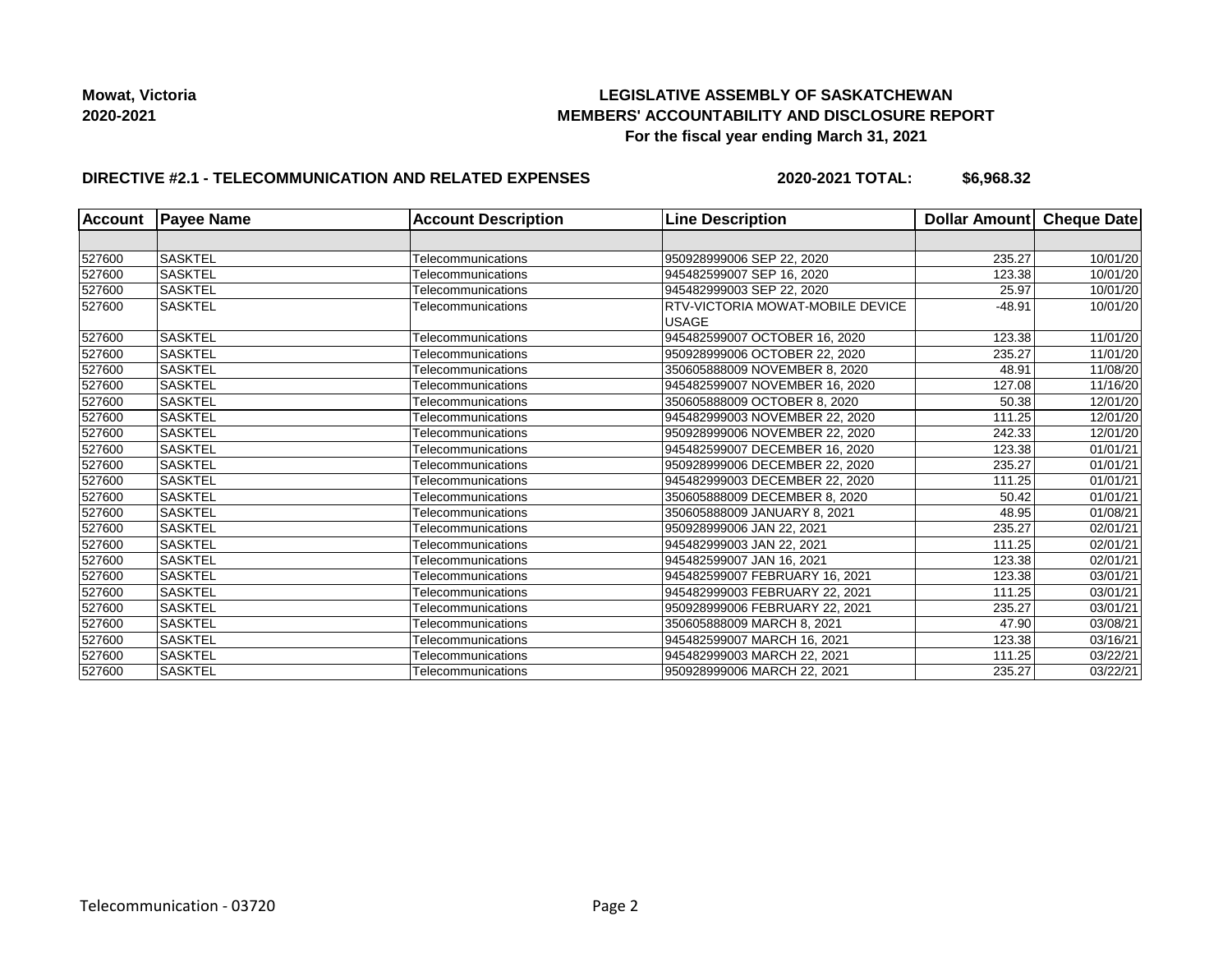# **LEGISLATIVE ASSEMBLY OF SASKATCHEWAN MEMBERS' ACCOUNTABILITY AND DISCLOSURE REPORT For the fiscal year ending March 31, 2021**

### **DIRECTIVE #3.1 - MLA TRAVEL AND LIVING EXPENSES**

**2020-2021 TOTAL: \$22,686.79**

| <b>Account</b> | <b>Payee Name</b>   | <b>Account Description</b>  | <b>Line Description</b>            | Dollar Amount | Cheque Date |
|----------------|---------------------|-----------------------------|------------------------------------|---------------|-------------|
|                |                     |                             |                                    |               |             |
| 541900         | MOWAT, VICKI        | <b>Elected Rep - Travel</b> | APRIL 2020 MLA REGINA              | 1,410.00      | 04/01/20    |
|                |                     |                             | <b>ACCOMMODATIONS</b>              |               |             |
| 541900         | MOWAT, VICKI        | Elected Rep - Travel        | MAY 2020 MLA REGINA                | 1,410.00      | 05/13/20    |
|                |                     |                             | <b>ACCOMMODATIONS</b>              |               |             |
| 541900         | MOWAT, VICKI        | Elected Rep - Travel        | JUNE 2020 MLA REGINA               | 1,410.00      | 06/01/20    |
|                |                     |                             | <b>ACCOMMODATIONS</b>              |               |             |
| 541900         | <b>MOWAT, VICKI</b> | <b>Elected Rep - Travel</b> | MLA TRAVEL MAY 21 - JUNE 28, 2020  | 2,429.10      | 07/02/20    |
| 541900         | MOWAT, VICKI        | Elected Rep - Travel        | JULY 2020 MLA REGINA               | 1,410.00      | 07/02/20    |
|                |                     |                             | <b>ACCOMMODATIONS</b>              |               |             |
| 541900         | MOWAT, VICKI        | Elected Rep - Travel        | MLA TRAVEL JULY 1 - 3, 2020        | 582.28        | 07/03/20    |
| 541900         | <b>MOWAT, VICKI</b> | <b>Elected Rep - Travel</b> | MLA TRAVEL JUNE 29 - 30, 2020      | 198.70        | 07/03/20    |
| 541900         | MOWAT, VICKI        | Elected Rep - Travel        | AUGUST 2020 MLA REGINA             | 1,410.00      | 08/19/20    |
|                |                     |                             | <b>ACCOMMODATIONS</b>              |               |             |
| 541900         | MOWAT, VICKI        | Elected Rep - Travel        | SEPTEMBER 2020 MLA REGINA          | 1,410.00      | 09/16/20    |
|                |                     |                             | <b>ACCOMMODATIONS</b>              |               |             |
| 541900         | MOWAT, VICKI        | Elected Rep - Travel        | MLA TRAVEL JULY 14 - SEPTEMBER 16, | 822.38        | 09/16/20    |
|                |                     |                             | 2020                               |               |             |
| 541900         | MOWAT, VICKI        | <b>Elected Rep - Travel</b> | NOVEMBER 2020 MLA REGINA           | 1,410.00      | 12/01/20    |
|                |                     |                             | <b>ACCOMMODATIONS</b>              |               |             |
| 541900         | MOWAT, VICKI        | Elected Rep - Travel        | OCTOBER 2020 MLA REGINA            | 1,410.00      | 12/01/20    |
|                |                     |                             | <b>ACCOMMODATIONS</b>              |               |             |
| 541900         | <b>MOWAT, VICKI</b> | Elected Rep - Travel        | MLA TRAVEL NOV 2- DEC 6, 2020      | 1,734.74      | 01/02/21    |
| 541900         | <b>MOWAT, VICKI</b> | Elected Rep - Travel        | MLA TRAVEL DEC 7-15, 2020          | 507.89        | 01/02/21    |
| 541900         | MOWAT, VICKI        | <b>Elected Rep - Travel</b> | JANUARY 2021 MLA REGINA            | 1,410.00      | 01/19/21    |
|                |                     |                             | <b>ACCOMMODATIONS</b>              |               |             |
| 541900         | MOWAT, VICKI        | Elected Rep - Travel        | FEB 2021 MLA REGINA                | 1,410.00      | 02/02/21    |
|                |                     |                             | <b>ACCOMMODATION</b>               |               |             |
| 541900         | MOWAT, VICKI        | <b>Elected Rep - Travel</b> | MLA TRAVEL JAN 1-FEB 26, 2021      | 901.70        | 03/16/21    |
| 541900         | MOWAT, VICKI        | <b>Elected Rep - Travel</b> | MAR 2021 MLA REGINA                | 1,410.00      | 03/16/21    |
|                |                     |                             | <b>ACCOMMODATION</b>               |               |             |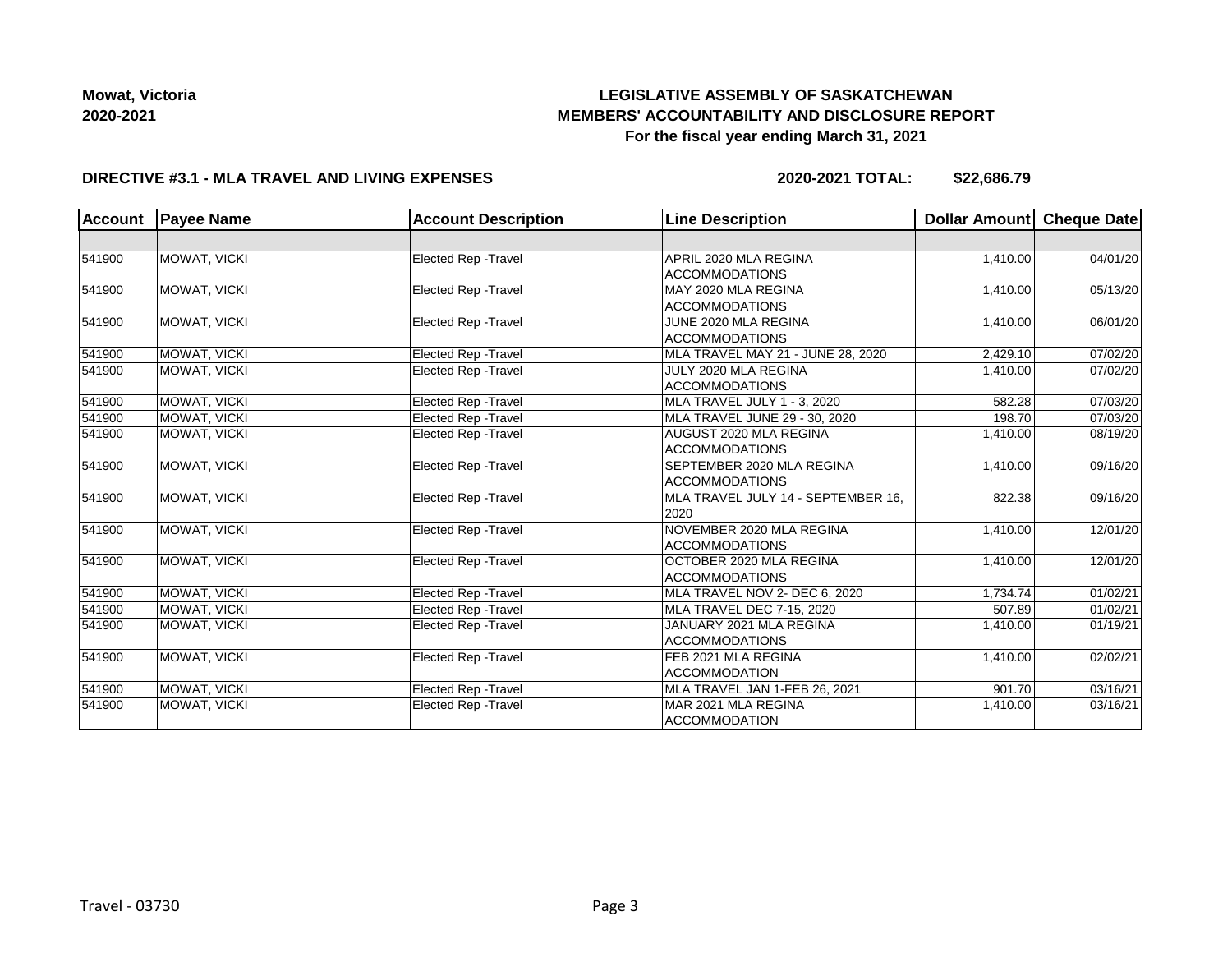## **LEGISLATIVE ASSEMBLY OF SASKATCHEWAN MEMBERS' ACCOUNTABILITY AND DISCLOSURE REPORT For the fiscal year ending March 31, 2021**

### **DIRECTIVE #4.1 - CONSTITUENCY SERVICE EXPENSES**

| <b>Account</b> | <b>Payee Name</b>                                             | <b>Account Description</b>                | <b>Line Description</b>               | <b>Dollar Amount</b> | <b>Cheque Date</b> |
|----------------|---------------------------------------------------------------|-------------------------------------------|---------------------------------------|----------------------|--------------------|
|                |                                                               |                                           |                                       |                      |                    |
| 521372         | <b>BRIGHTEN CREATIVE GROUP LTD.</b>                           | Photographer's Services                   | <b>MLA PORTRAIT</b>                   | 82.19                | 02/01/21           |
| 521372         | <b>STOBBE PHOTO</b>                                           | Photographer's Services                   | <b>MLA PORTRAIT</b>                   | 159.00               | 01/01/21           |
| 522000         | <b>ICR COMMERCIAL REAL ESTATE</b>                             | Rent of Ground, Buildings and Other Space | APRIL 2020 MLA OFFICE RENT            | 1,513.53             | 04/01/20           |
| 522000         | ICR COMMERCIAL REAL ESTATE                                    | Rent of Ground, Buildings and Other Space | MAY 2020 MLA OFFICE RENT              | 1,513.53             | 04/20/20           |
| 522000         | ICR COMMERCIAL REAL ESTATE                                    | Rent of Ground, Buildings and Other Space | JUNE 2020 MLA OFFICE RENT             | 1,513.53             | 05/19/20           |
| 522000         | ICR COMMERCIAL REAL ESTATE                                    | Rent of Ground, Buildings and Other Space | JULY 2020 MLA OFFICE RENT             | 1,513.53             | 06/16/20           |
| 522000         | ICR COMMERCIAL REAL ESTATE                                    | Rent of Ground, Buildings and Other Space | AUGUST 2020 MLA OFFICE RENT           | 1,513.53             | 07/16/20           |
| 522000         | ICR COMMERCIAL REAL ESTATE                                    | Rent of Ground, Buildings and Other Space | SEPTEMBER 2020 MLA OFFICE RENT        | 1,370.43             | 09/01/20           |
| 522000         | <b>ICR COMMERCIAL REAL ESTATE</b>                             | Rent of Ground, Buildings and Other Space | OCTOBER 2020 MLA OFFICE RENT          | 1,513.53             | 09/21/20           |
| 522000         | ICR COMMERCIAL REAL ESTATE                                    | Rent of Ground, Buildings and Other Space | NOVEMBER 2020 MLA OFFICE RENT         | 1,513.53             | 10/13/20           |
| 522000         | ICR COMMERCIAL REAL ESTATE                                    | Rent of Ground, Buildings and Other Space | DEC 2020 MLA OFFICE RENT              | 1,513.53             | 11/25/20           |
| 522000         | ICR COMMERCIAL REAL ESTATE                                    | Rent of Ground, Buildings and Other Space | <b>SASKPOWER PAYMENTS</b>             | 129.80               | 01/01/21           |
| 522000         | ICR COMMERCIAL REAL ESTATE                                    | Rent of Ground, Buildings and Other Space | FEB 2021 MLA OFFICE RENT              | 1,405.00             | 02/01/21           |
| 522000         | <b>ICR COMMERCIAL REAL ESTATE</b>                             | Rent of Ground, Buildings and Other Space | JAN 2021 MLA OFFICE RENT              | 1,405.00             | 02/01/21           |
| 522000         | <b>ICR COMMERCIAL REAL ESTATE</b>                             | Rent of Ground, Buildings and Other Space | MARCH 2021 MLA OFFICE RENT            | 1,405.00             | 02/10/21           |
| 522200         | MINISTER OF FINANCE-MINISTRY OF<br>SASKBUILDS AND PROCUREMENT | Rent of Photocopiers                      | PHOTOCOPIER SERVICE FEES FOR<br>20/21 | 100.00               | 01/01/21           |
| 522200         | TOSHIBA TEC CANADA BUSINESS<br>SOLUTIONS INC                  | Rent of Photocopiers                      | <b>COPIER CHARGES</b>                 | 148.72               | 05/08/20           |
| 522200         | <b>TOSHIBA TEC CANADA BUSINESS</b><br><b>SOLUTIONS INC</b>    | Rent of Photocopiers                      | <b>COPIER CHARGES</b>                 | 165.64               | 06/01/20           |
| 522200         | TOSHIBA TEC CANADA BUSINESS<br>SOLUTIONS INC                  | Rent of Photocopiers                      | <b>COPIER CHARGES</b>                 | 144.76               | 07/01/20           |
| 522200         | TOSHIBA TEC CANADA BUSINESS<br><b>SOLUTIONS INC</b>           | Rent of Photocopiers                      | <b>COPIER CHARGES</b>                 | 156.19               | 09/01/20           |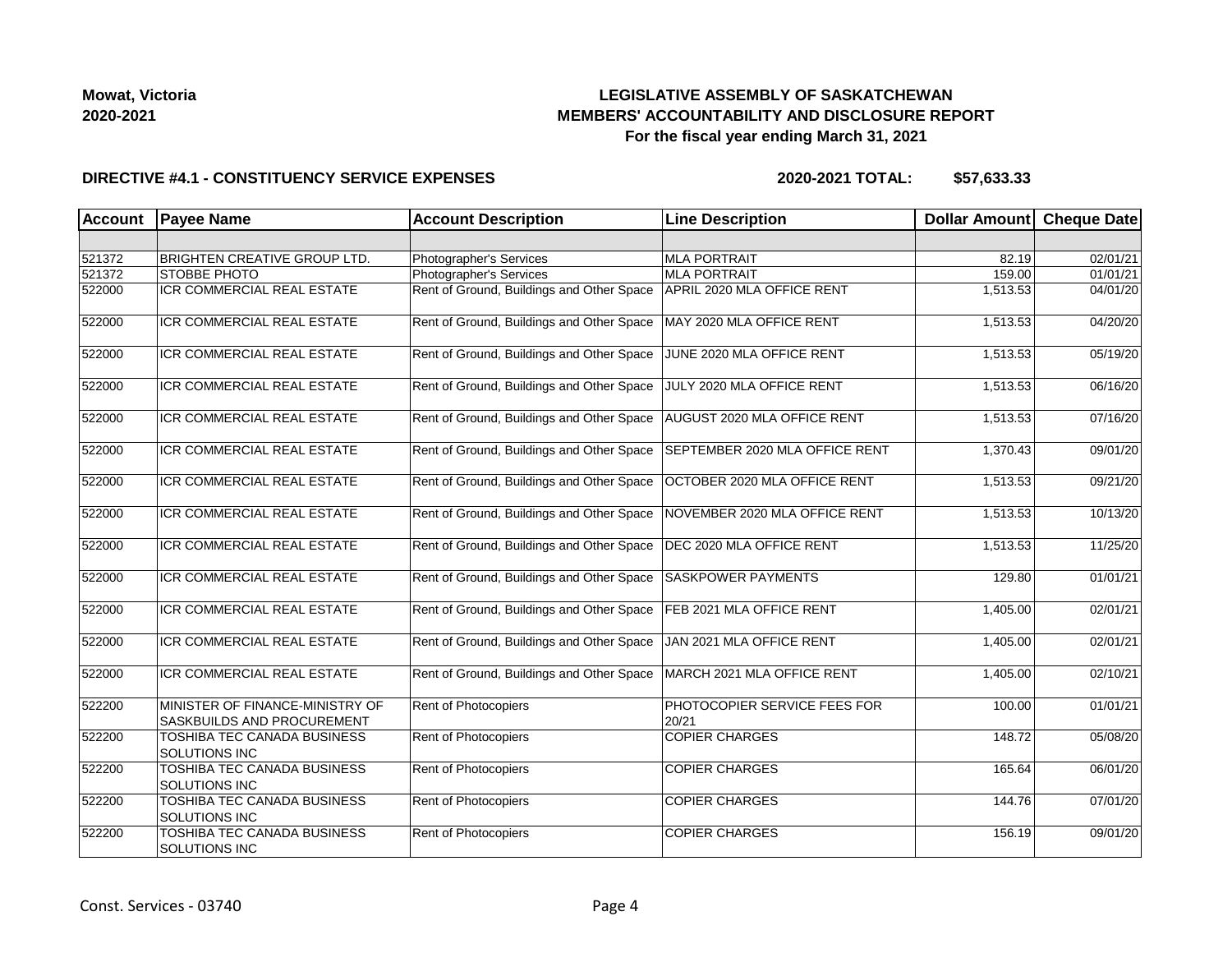## **LEGISLATIVE ASSEMBLY OF SASKATCHEWAN MEMBERS' ACCOUNTABILITY AND DISCLOSURE REPORT For the fiscal year ending March 31, 2021**

### **DIRECTIVE #4.1 - CONSTITUENCY SERVICE EXPENSES**

| <b>Account</b> | <b>Payee Name</b>                                             | <b>Account Description</b>           | <b>Line Description</b>           | Dollar Amount | <b>Cheque Date</b> |
|----------------|---------------------------------------------------------------|--------------------------------------|-----------------------------------|---------------|--------------------|
|                |                                                               |                                      |                                   |               |                    |
| 522200         | TOSHIBA TEC CANADA BUSINESS<br>SOLUTIONS INC                  | Rent of Photocopiers                 | <b>COPIER CHARGER</b>             | 144.76        | 11/01/20           |
| 522200         | TOSHIBA TEC CANADA BUSINESS<br><b>SOLUTIONS INC</b>           | Rent of Photocopiers                 | <b>COPIER CHARGES</b>             | 213.43        | 11/01/20           |
| 522200         | <b>TOSHIBA TEC CANADA BUSINESS</b><br><b>SOLUTIONS INC</b>    | Rent of Photocopiers                 | <b>COPIER CHARGER</b>             | 144.76        | 11/01/20           |
| 522200         | <b>TOSHIBA TEC CANADA BUSINESS</b><br><b>SOLUTIONS INC</b>    | Rent of Photocopiers                 | <b>COPIER CHARGER</b>             | 164.48        | 11/01/20           |
| 522200         | TOSHIBA TEC CANADA BUSINESS<br><b>SOLUTIONS INC</b>           | Rent of Photocopiers                 | <b>COPIER CHARGES</b>             | 147.39        | 01/01/21           |
| 522200         | TOSHIBA TEC CANADA BUSINESS<br><b>SOLUTIONS INC</b>           | Rent of Photocopiers                 | <b>COPIER CHARGES</b>             | 145.83        | 01/01/21           |
| 522200         | TOSHIBA TEC CANADA BUSINESS<br>SOLUTIONS INC                  | <b>Rent of Photocopiers</b>          | <b>COPIER CHARGES</b>             | 145.34        | 02/01/21           |
| 522200         | TOSHIBA TEC CANADA BUSINESS<br>SOLUTIONS INC                  | Rent of Photocopiers                 | <b>COPIER CHARGES</b>             | 146.99        | 03/01/21           |
| 522500         | COOKE AGENCIES LTD.                                           | <b>Insurance Premiums</b>            | INSURANCE 2020/21 VIKI MOWAT, MLA | 525.76        | 11/01/20           |
| 522700         | SASKENERGY INCORPORATED                                       | Utilities - Electricity and Nat Gas  | 95533461588 APRIL 28, 2020        | 111.57        | 05/01/20           |
| 522700         | SASKENERGY INCORPORATED                                       | Utilities - Electricity and Nat Gas  | 95533461588 MAY 27, 2020          | 51.94         | 06/01/20           |
| 522700         | <b>SASKENERGY INCORPORATED</b>                                | Utilities - Electricity and Nat Gas  | 95533461588 JULY 28, 2020         | 40.43         | 08/01/20           |
| 522700         | SASKENERGY INCORPORATED                                       | Utilities - Electricity and Nat Gas  | 95533461588 JUNE 28, 2020         | 40.43         | 08/01/20           |
| 522700         | SASKENERGY INCORPORATED                                       | Utilities - Electricity and Nat Gas  | 95533461588 AUGUST 27, 2020       | 40.43         | 09/01/20           |
| 522700         | SASKENERGY INCORPORATED                                       | Utilities - Electricity and Nat Gas  | 95533461588 OCTOBER 27, 2020      | 87.44         | 11/01/20           |
| 522700         | <b>SASKENERGY INCORPORATED</b>                                | Utilities - Electricity and Nat Gas  | 95533461588 SEPTEMBER 28, 2020    | 48.02         | 11/01/20           |
| 522700         | SASKENERGY INCORPORATED                                       | Utilities - Electricity and Nat Gas  | 95533461588 DECEMBER 29, 2020     | 149.73        | 01/01/21           |
| 522700         | SASKENERGY INCORPORATED                                       | Utilities - Electricity and Nat Gas  | 95533461588 NOVEMBER 26, 2020     | 148.13        | 01/01/21           |
| 522700         | SASKENERGY INCORPORATED                                       | Utilities - Electricity and Nat Gas  | 95533461588 JANUARY 27, 2021      | 268.29        | 02/01/21           |
| 522700         | <b>SASKENERGY INCORPORATED</b>                                | Utilities - Electricity and Nat Gas  | 95533461588 FEBRUARY 24, 2021     | 458.30        | 03/01/21           |
| 522700         | SASKENERGY INCORPORATED                                       | Utilities - Electricity and Nat Gas  | 95533461588 MARCH 29, 2021        | 346.59        | 03/29/21           |
| 522700         | SASKPOWER CORPORATION                                         | Utilities - Electricity and Nat Gas  | 510007856394 DECEMBER 11, 2020    | 122.95        | 01/01/21           |
| 522700         | <b>SASKPOWER CORPORATION</b>                                  | Utilities - Electricity and Nat Gas  | 510007856394 JANUARY 14, 2021     | 102.65        | 01/14/21           |
| 522700         | SASKPOWER CORPORATION                                         | Utilities - Electricity and Nat Gas  | 510007856394                      | 60.53         | 02/10/21           |
| 522700         | SASKPOWER CORPORATION                                         | Utilities - Electricity and Nat Gas  | 510007856394 MARCH 11, 2021       | 83.14         | 03/11/21           |
| 525000         | MINISTER OF FINANCE-MINISTRY OF<br>SASKBUILDS AND PROCUREMENT | Postal, Courier, Freight and Related | MAY 2020 MAIL SERVICES            | 50.67         | 08/01/20           |
| 525000         | MINISTER OF FINANCE-MINISTRY OF<br>SASKBUILDS AND PROCUREMENT | Postal, Courier, Freight and Related | APRIL 2020 MAIL SERVICES          | 1,272.22      | 08/01/20           |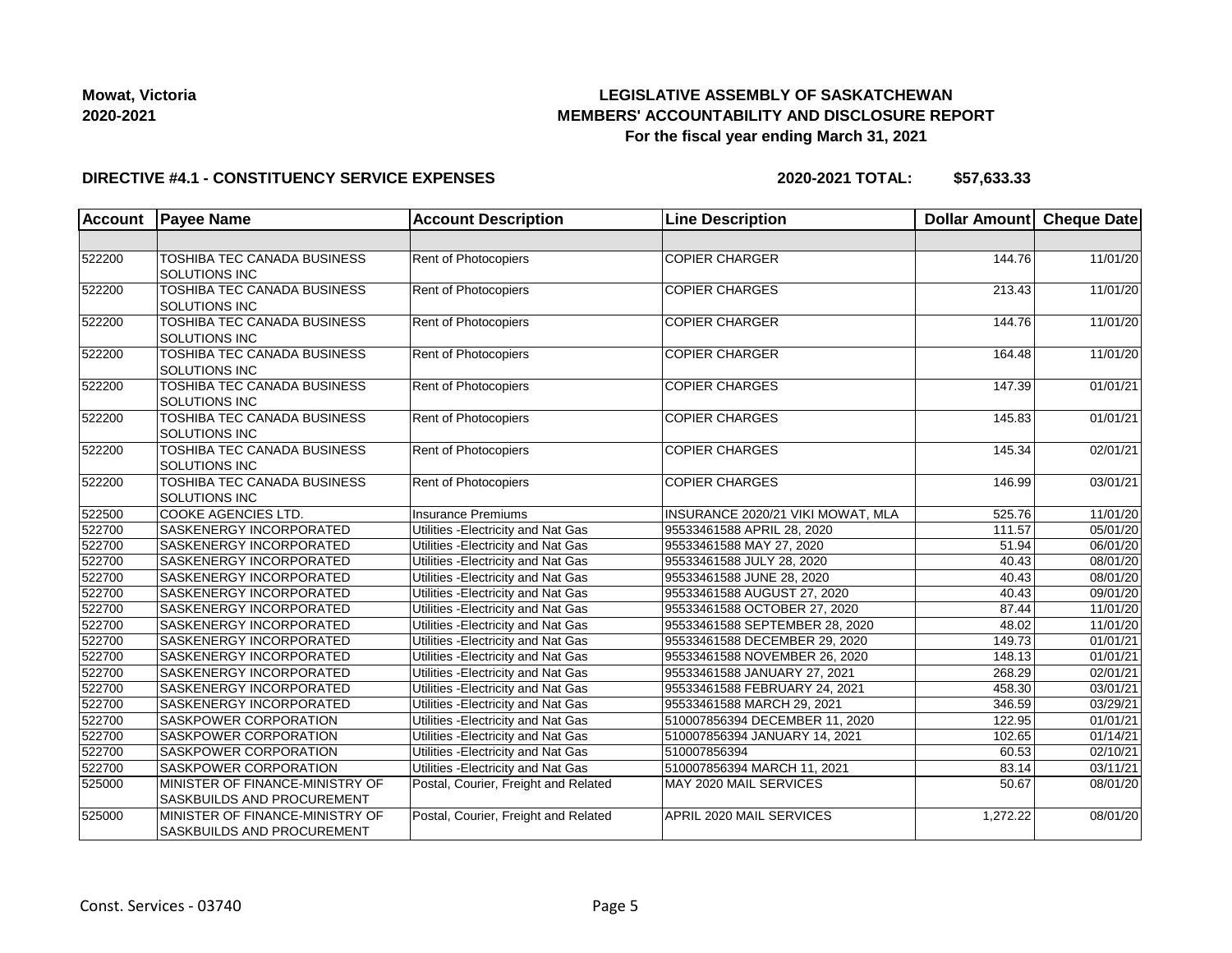# **LEGISLATIVE ASSEMBLY OF SASKATCHEWAN MEMBERS' ACCOUNTABILITY AND DISCLOSURE REPORT For the fiscal year ending March 31, 2021**

### **DIRECTIVE #4.1 - CONSTITUENCY SERVICE EXPENSES**

| <b>Account</b> | <b>Payee Name</b>                                             | <b>Account Description</b>           | <b>Line Description</b>                             | Dollar Amount Cheque Date |          |
|----------------|---------------------------------------------------------------|--------------------------------------|-----------------------------------------------------|---------------------------|----------|
|                |                                                               |                                      |                                                     |                           |          |
| 525000         | MINISTER OF FINANCE-MINISTRY OF<br>SASKBUILDS AND PROCUREMENT | Postal, Courier, Freight and Related | JUNE 2020 MAIL SERVICES                             | 50.67                     | 08/01/20 |
| 525000         | MINISTER OF FINANCE-MINISTRY OF<br>SASKBUILDS AND PROCUREMENT | Postal, Courier, Freight and Related | JULY 2020 MAIL SERVICE                              | 50.71                     | 09/01/20 |
| 525000         | MINISTER OF FINANCE-MINISTRY OF<br>SASKBUILDS AND PROCUREMENT | Postal, Courier, Freight and Related | MAIL SERVICES AUG 2020                              | 1,386.90                  | 10/01/20 |
| 525000         | MINISTER OF FINANCE-MINISTRY OF<br>SASKBUILDS AND PROCUREMENT | Postal, Courier, Freight and Related | <b>SEPTEMBER 2020 MAIL SERVICES</b>                 | 1,387.92                  | 10/22/20 |
| 525000         | MINISTER OF FINANCE-MINISTRY OF<br>SASKBUILDS AND PROCUREMENT | Postal, Courier, Freight and Related | <b>NOVEMBER MAIL SERVICES</b>                       | 52.06                     | 01/01/21 |
| 525000         | MINISTER OF FINANCE-MINISTRY OF<br>SASKBUILDS AND PROCUREMENT | Postal, Courier, Freight and Related | <b>DECEMBER MAIL SERVICES</b>                       | 50.85                     | 02/01/21 |
| 525000         | MINISTER OF FINANCE-MINISTRY OF<br>SASKBUILDS AND PROCUREMENT | Postal, Courier, Freight and Related | JANUARY 2021 MAIL SERVICES                          | 68.25                     | 03/01/21 |
| 525000         | MINISTER OF FINANCE-MINISTRY OF<br>SASKBUILDS AND PROCUREMENT | Postal, Courier, Freight and Related | FEBRUARY 2021 MAIL SERVICES                         | 61.67                     | 03/17/21 |
| 525000         | MINISTER OF FINANCE-MINISTRY OF<br>SASKBUILDS AND PROCUREMENT | Postal, Courier, Freight and Related | MARCH 2021 MAIL SERVICES                            | 1,252.69                  | 03/31/21 |
| 525000         | PRINTWEST                                                     | Postal, Courier, Freight and Related | <b>BROCHURE</b>                                     | 127.20                    | 09/01/20 |
| 528000         | MOWAT, VICKI                                                  | <b>Support Services</b>              | REIMB: TECHNICAL SERVICE                            | 65.49                     | 09/01/20 |
| 528000         | NETFORE SYSTEMS INC.                                          | <b>Support Services</b>              | <b>IT SUPPORT</b>                                   | 1,500.00                  | 05/01/20 |
| 528000         | NETFORE SYSTEMS INC.                                          | <b>Support Services</b>              | <b>SOFTWARE LICENSING</b>                           | 250.00                    | 02/01/21 |
| 528000         | POWERLAND COMPUTERS LTD.                                      | <b>Support Services</b>              | <b>TECHNICAL SERVICE</b>                            | 47.70                     | 07/01/20 |
| 528000         | POWERLAND COMPUTERS LTD.                                      | <b>Support Services</b>              | <b>TECHNICAL SERVICE</b>                            | 47.70                     | 09/01/20 |
| 528000         | POWERLAND COMPUTERS LTD.                                      | <b>Support Services</b>              | <b>TECHNICAL SERVICE</b>                            | 196.10                    | 03/01/21 |
| 528000         | POWERLAND COMPUTERS LTD.                                      | <b>Support Services</b>              | <b>TECHNICAL SERVICE</b>                            | 212.00                    | 03/01/21 |
| 528000         | POWERLAND COMPUTERS LTD.                                      | <b>Support Services</b>              | TECHNICAL SERVICE CREDIT                            | $-106.00$                 | 03/03/21 |
| 529000         | <b>INDIANA BEST</b>                                           | <b>General Contractual Services</b>  | RESEARCH NOVEMBER 20 - DECEMBER<br>2, 2020          | 343.69                    | 01/08/21 |
| 529000         | MURFITT, CRYSTAL                                              | <b>General Contractual Services</b>  | OFFICE CLEANING - NO GST                            | 150.00                    | 09/01/20 |
| 529000         | MURFITT, CRYSTAL                                              | <b>General Contractual Services</b>  | OFFICE CLEANING - NO GST                            | 160.00                    | 01/01/21 |
| 529000         | MURFITT, CRYSTAL                                              | <b>General Contractual Services</b>  | <b>CLEANING SERVICES</b>                            | 160.00                    | 01/01/21 |
| 529000         | MURFITT, CRYSTAL                                              | <b>General Contractual Services</b>  | OFFICE CLEANING- NO GST                             | 160.00                    | 02/01/21 |
| 529000         | MURFITT, CRYSTAL                                              | <b>General Contractual Services</b>  | <b>OFFICE CLEANING SERVICES</b>                     | 160.00                    | 03/01/21 |
| 529000         | MURFITT, CRYSTAL                                              | <b>General Contractual Services</b>  | <b>OFFICE CLEANING</b>                              | 160.00                    | 03/31/21 |
| 529000         | SASKATCHEWAN HEALTH AUTHORITY                                 | <b>General Contractual Services</b>  | FREEDOM OF INFORMATION 2020-2021-<br>008 MOWAT, MLA | 20.00                     | 05/01/20 |
| 529000         | TAM, VIVIAN                                                   | <b>General Contractual Services</b>  | RESEARCH JANUARY 1 - 31, 2020                       | 420.00                    | 09/01/20 |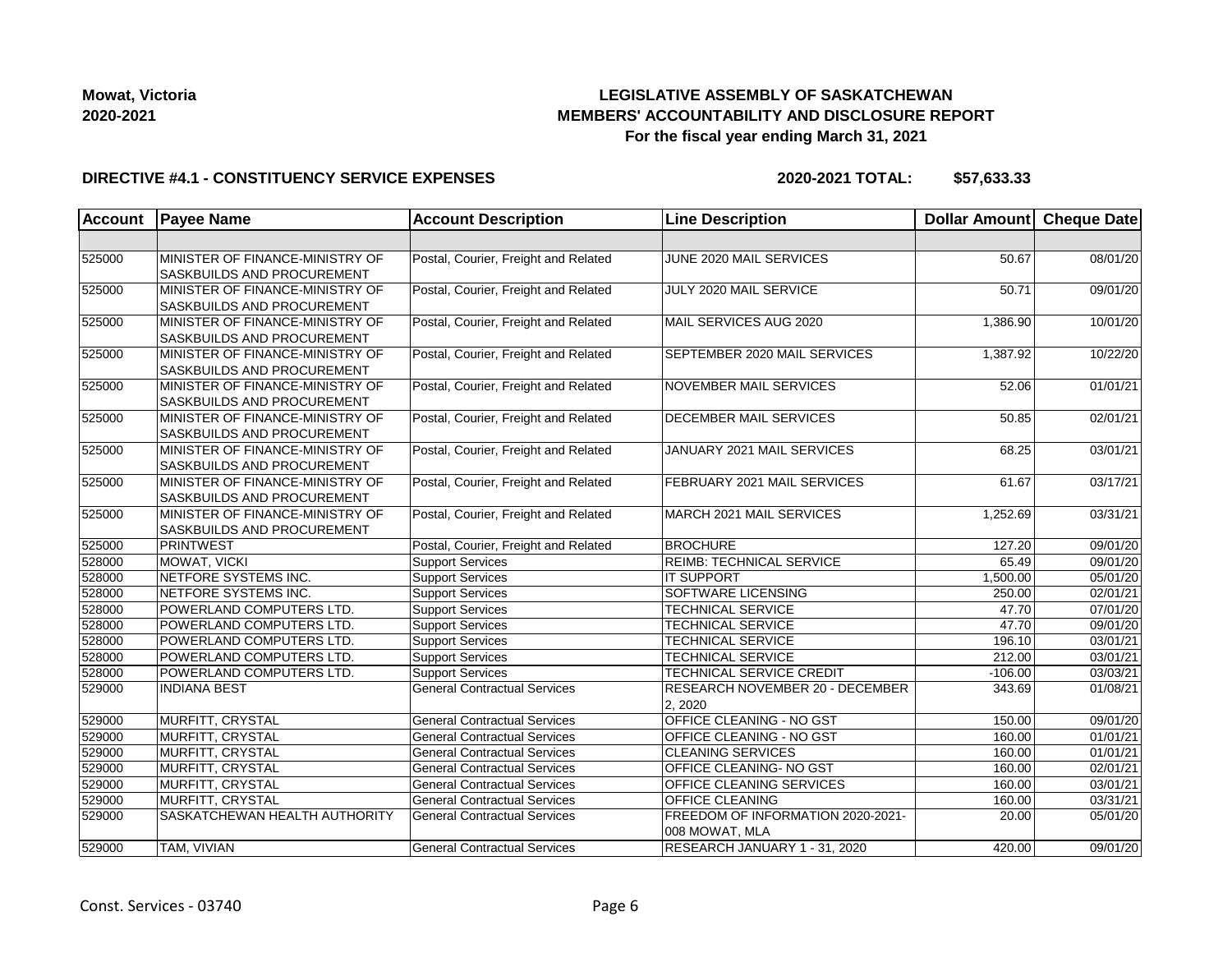## **LEGISLATIVE ASSEMBLY OF SASKATCHEWAN MEMBERS' ACCOUNTABILITY AND DISCLOSURE REPORT For the fiscal year ending March 31, 2021**

### **DIRECTIVE #4.1 - CONSTITUENCY SERVICE EXPENSES**

| <b>Account</b> | <b>Payee Name</b>            | <b>Account Description</b>              | <b>Line Description</b>          | Dollar Amount Cheque Date |          |
|----------------|------------------------------|-----------------------------------------|----------------------------------|---------------------------|----------|
|                |                              |                                         |                                  |                           |          |
| 529000         | TAM, VIVIAN                  | <b>General Contractual Services</b>     | RESEARCH FEBRUARY 1 - 29, 2020   | 420.00                    | 09/01/20 |
| 530000         | MITCHELL, DAVE OSWALD        | <b>Communications Development Costs</b> | <b>COMMUNICATION DEVELOPMENT</b> | 100.00                    | 03/15/21 |
| 530500         | <b>BELL MEDIA INC.</b>       | Media Placement                         | <b>ADVERTISING</b>               | 142.85                    | 01/01/21 |
| 530500         | <b>BELL MEDIA INC.</b>       | Media Placement                         | <b>ADVERTISING</b>               | 271.66                    | 01/01/21 |
| 530500         | <b>BELL MEDIA INC.</b>       | Media Placement                         | <b>ADVERTISING</b>               | 20.83                     | 01/01/21 |
| 530500         | <b>BELL MEDIA INC.</b>       | Media Placement                         | <b>ADVERTISING</b>               | 23.81                     | 02/01/21 |
| 530500         | <b>BELL MEDIA INC.</b>       | Media Placement                         | <b>ADVERTISING</b>               | 145.00                    | 02/01/21 |
| 530500         | <b>CN CURLING CLUB</b>       | Media Placement                         | <b>ADVERTISING</b>               | 500.00                    | 02/01/21 |
| 530500         | <b>CREATIVE OUTDOOR</b>      | Media Placement                         | ADVERTISING - NO GST             | 286.20                    | 08/01/20 |
| 530500         | <b>MADD MESSAGE</b>          | Media Placement                         | <b>ADVERTISING</b>               | 51.92                     | 12/01/20 |
| 530500         | <b>NOW COMMUNICATIONS</b>    | Media Placement                         | <b>ADVERTISING</b>               | 10,000.00                 | 09/16/20 |
| 530500         | <b>OUTFRONT MEDIA CANADA</b> | Media Placement                         | <b>ADVERTISING</b>               | 1,050.00                  | 08/06/20 |
| 530500         | <b>OUTFRONT MEDIA CANADA</b> | Media Placement                         | <b>ADVERTISING</b>               | 450.00                    | 09/01/20 |
| 530500         | <b>OUTFRONT MEDIA CANADA</b> | Media Placement                         | <b>ADVERTISING</b>               | 825.00                    | 09/01/20 |
| 530500         | PLANET S MAGAZINE            | Media Placement                         | <b>ADVERTISING</b>               | 183.75                    | 05/01/20 |
| 530500         | PLANET S MAGAZINE            | Media Placement                         | ADVERTISING                      | 159.30                    | 08/01/20 |
| 530500         | PLANET S MAGAZINE            | Media Placement                         | <b>ADVERTISING</b>               | 85.80                     | 09/01/20 |
| 530500         | POSTMEDIA NETWORK INC.       | Media Placement                         | <b>ADVERTISING</b>               | 21.15                     | 12/01/20 |
| 530500         | <b>PRINTWEST</b>             | Media Placement                         | ADVERTISING - NO GST             | 1,069.49                  | 05/01/20 |
| 530500         | SASKATOON DESIGNETC          | Media Placement                         | <b>ADVERTISING</b>               | 60.00                     | 09/01/20 |
| 530500         | SASKATOON DESIGNETC          | Media Placement                         | <b>ADVERTISING</b>               | 79.00                     | 09/01/20 |
| 530500         | SASKATOON DESIGNETC          | Media Placement                         | <b>ADVERTISING</b>               | 58.33                     | 03/02/21 |
| 530500         | <b>SASKATOON DESIGNETC</b>   | Media Placement                         | <b>ADVERTISING</b>               | 99.16                     | 03/23/21 |
| 530500         | <b>SASKTEL CENTRE</b>        | Media Placement                         | <b>ADVERTISING</b>               | 2,295.00                  | 04/01/20 |
| 530500         | <b>SASKTEL CENTRE</b>        | Media Placement                         | <b>ADVERTISING</b>               | $-2,295.00$               | 06/09/20 |
| 530800         | PRINTWEST                    | Publications                            | <b>BROCHURE/MAILING CHARGES</b>  | 985.80                    | 09/01/20 |
| 530800         | PRINTWEST                    | Publications                            | MAILOUT                          | 1,112.12                  | 10/01/20 |
| 530800         | PRINTWEST                    | Publications                            | <b>POSTCARDS</b>                 | 774.69                    | 03/31/21 |
| 555000         | HBI OFFICE PLUS INC.         | Other Material and Supplies             | OFFICE SUPPLIES                  | 162.33                    | 11/05/20 |
| 555000         | HBI OFFICE PLUS INC.         | <b>Other Material and Supplies</b>      | OFFICE SUPPLIES                  | 40.71                     | 11/10/20 |
| 555000         | HBI OFFICE PLUS INC.         | Other Material and Supplies             | OFFICE SUPPLIES                  | 226.53                    | 02/01/21 |
| 555000         | HBI OFFICE PLUS INC.         | Other Material and Supplies             | OFFICE SUPPLIES                  | 119.94                    | 03/03/21 |
| 555000         | HBI OFFICE PLUS INC.         | Other Material and Supplies             | OFFICE SUPPLIES                  | 24.66                     | 03/08/21 |
| 555000         | HBI OFFICE PLUS INC.         | Other Material and Supplies             | OFFICE SUPPLIES                  | 12.33                     | 03/11/21 |
| 555000         | HBI OFFICE PLUS INC.         | Other Material and Supplies             | OFFICE SUPPLIES                  | 463.17                    | 03/15/21 |
| 555000         | HBI OFFICE PLUS INC.         | <b>Other Material and Supplies</b>      | OFFICE SUPPLIES                  | 5.13                      | 03/23/21 |
| 555000         | HBI OFFICE PLUS INC.         | Other Material and Supplies             | OFFICE SUPPLIES                  | 52.99                     | 03/23/21 |
| 555000         | HARRIS NACIRI, TWYLA R       | Other Material and Supplies             | OFFICE SUPPLIES                  | 83.24                     | 01/08/21 |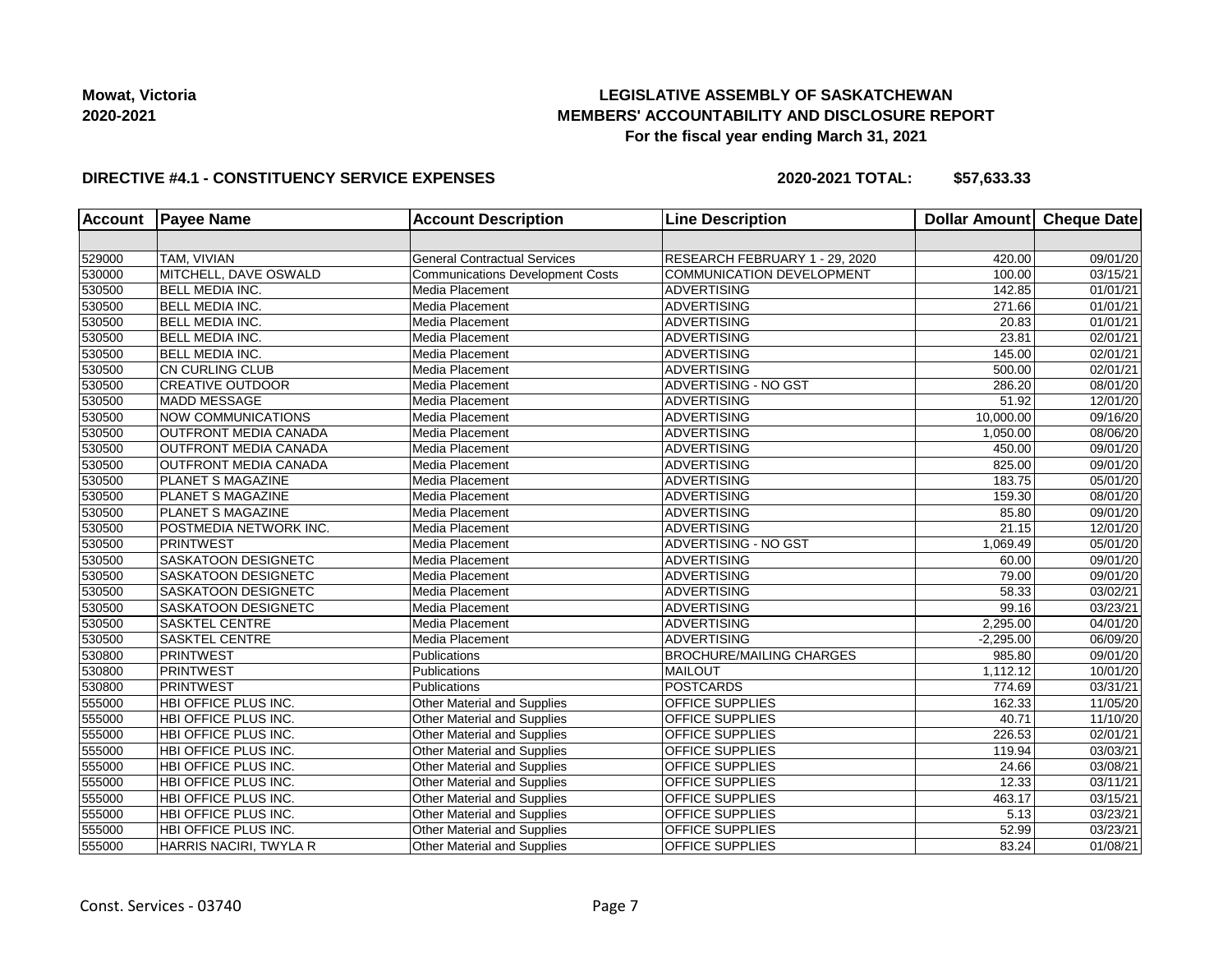## **LEGISLATIVE ASSEMBLY OF SASKATCHEWAN MEMBERS' ACCOUNTABILITY AND DISCLOSURE REPORT For the fiscal year ending March 31, 2021**

### **DIRECTIVE #4.1 - CONSTITUENCY SERVICE EXPENSES**

| Account | <b>IPavee Name</b>             | <b>Account Description</b>           | <b>Line Description</b>           | Dollar Amount Cheque Date |          |
|---------|--------------------------------|--------------------------------------|-----------------------------------|---------------------------|----------|
|         |                                |                                      |                                   |                           |          |
| 555000  | IMOWAT. VICKI                  | <b>Other Material and Supplies</b>   | <b>REIMB: OFFICE SUPPLIES</b>     | 133.14                    | 08/01/20 |
| 564300  | <b>ISTAPLES BUSINESS DEPOT</b> | Computer Hardware - Exp.             | 63486 COMPUTER                    | 1.652.48                  | 03/01/21 |
|         |                                |                                      | SYSTEM/MICROPHONE                 |                           |          |
| 564600  | MOWAT, VICKI                   | Computer Software - Exp              | <b>REIMB: SOFTWARE</b>            | 913.81                    | 05/04/20 |
| 564600  | IMOWAT. VICKI                  | Computer Software - Exp              | IREIMB: ZOOM                      | 222.00                    | 01/11/21 |
| 564600  | POWERLAND COMPUTERS LTD.       | Computer Software - Exp              | <b>SOFTWARE</b>                   | 275.60                    | 03/01/21 |
| 565200  | HBI OFFICE PLUS INC.           | Office Furniture and Equipment - Exp | <b>OFFICE FURNITURE</b>           | 576.64                    | 01/01/21 |
| 588950  |                                |                                      | <b>PREPAID EXPENSE ADJUSTMENT</b> | 1.215.00                  | 03/12/20 |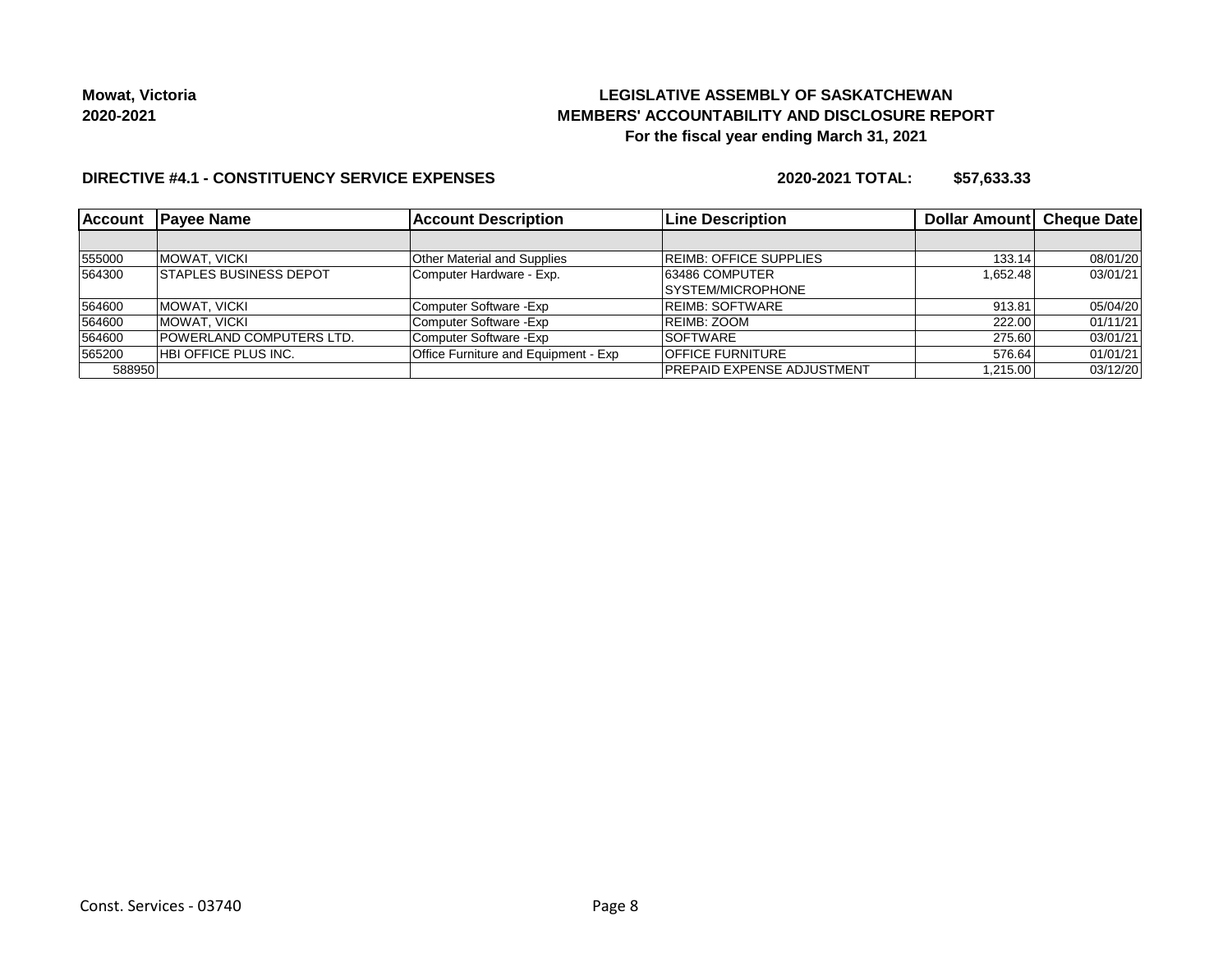## **LEGISLATIVE ASSEMBLY OF SASKATCHEWAN MEMBERS' ACCOUNTABILITY AND DISCLOSURE REPORT For the fiscal year ending March 31, 2021**

### **DIRECTIVE #6 - CONSTITUENCY ASSISTANT EXPENSES**

**2020-2021 TOTAL: \$59,787.11**

| <b>Account</b> | <b>Payee Name</b>      | <b>Account Description</b>                       | Dollar Amount Cheque Date |          |
|----------------|------------------------|--------------------------------------------------|---------------------------|----------|
|                |                        |                                                  |                           |          |
| 513000         | HARRIS NACIRI, TWYLA R | Out-of-Scope Permanent                           | 0.00                      | 04/01/20 |
| 513000         | HARRIS NACIRI, TWYLA R | Out-of-Scope Permanent                           | $-1,789.92$               | 04/13/20 |
| 513000         | HARRIS NACIRI, TWYLA R | Out-of-Scope Permanent                           | 3,578.34                  | 04/14/20 |
| 513000         | HARRIS NACIRI, TWYLA R | Out-of-Scope Permanent                           | 2,235.53                  | 05/01/20 |
| 513000         | HARRIS NACIRI, TWYLA R | Out-of-Scope Permanent                           | 2,235.53                  | 05/13/20 |
| 513000         | HARRIS NACIRI, TWYLA R | Out-of-Scope Permanent                           | 1,757.38                  | 05/27/20 |
| 513000         | HARRIS NACIRI, TWYLA R | Out-of-Scope Permanent                           | 2,235.53                  | 06/10/20 |
| 513000         | HARRIS NACIRI, TWYLA R | Out-of-Scope Permanent                           | 2,427.53                  | 06/24/20 |
| 513000         | HARRIS NACIRI, TWYLA R | Out-of-Scope Permanent                           | 2,264.62                  | 07/08/20 |
| 513000         | HARRIS NACIRI, TWYLA R | Out-of-Scope Permanent                           | 2,264.62                  | 07/22/20 |
| 513000         | HARRIS NACIRI, TWYLA R | Out-of-Scope Permanent                           | 2,264.62                  | 08/05/20 |
| 513000         | HARRIS NACIRI, TWYLA R | Out-of-Scope Permanent                           | 2,264.62                  | 08/19/20 |
| 513000         | HARRIS NACIRI, TWYLA R | Out-of-Scope Permanent                           | 2,264.62                  | 09/02/20 |
| 513000         | HARRIS NACIRI, TWYLA R | Out-of-Scope Permanent                           | 2,264.62                  | 09/16/20 |
| 513000         | HARRIS NACIRI, TWYLA R | Out-of-Scope Permanent                           | 2,264.62                  | 10/01/20 |
| 513000         | HARRIS NACIRI, TWYLA R | Out-of-Scope Permanent                           | 2,717.54                  | 10/06/20 |
| 513000         | HARRIS NACIRI, TWYLA R | Out-of-Scope Permanent                           | 2,264.62                  | 11/10/20 |
| 513000         | HARRIS NACIRI, TWYLA R | Out-of-Scope Permanent                           | 2,264.62                  | 11/24/20 |
| 513000         | HARRIS NACIRI, TWYLA R | Out-of-Scope Permanent                           | 2,264.62                  | 12/09/20 |
| 513000         | HARRIS NACIRI, TWYLA R | Out-of-Scope Permanent                           | 2,264.62                  | 12/22/20 |
| 513000         | HARRIS NACIRI, TWYLA R | Out-of-Scope Permanent                           | 2,264.61                  | 01/06/21 |
| 513000         | HARRIS NACIRI, TWYLA R | Out-of-Scope Permanent                           | 2,264.62                  | 01/20/21 |
| 513000         | HARRIS NACIRI, TWYLA R | Out-of-Scope Permanent                           | 2,264.62                  | 02/03/21 |
| 513000         | HARRIS NACIRI, TWYLA R | Out-of-Scope Permanent                           | 2,264.62                  | 02/17/21 |
| 513000         | HARRIS NACIRI, TWYLA R | Out-of-Scope Permanent                           | 2,264.62                  | 03/03/21 |
| 513000         | HARRIS NACIRI, TWYLA R | Out-of-Scope Permanent                           | 2,264.62                  | 03/17/21 |
| 513000         | HARRIS NACIRI, TWYLA R | Out-of-Scope Permanent                           | 2,264.62                  | 03/30/21 |
| 513000         | HARRIS NACIRI, TWYLA R | Out-of-Scope Permanent                           | 1,646.25                  | 04/09/21 |
| 514000         | MACNALLY, AUSTIN       | Casual/Term                                      | 749.71                    | 06/10/20 |
| 514000         | MACNALLY, AUSTIN       | Casual/Term                                      | 9.76                      | 06/24/20 |
| 514000         | WINTERS, DIANNE S      | Casual/Term                                      | 1,204.62                  | 09/16/20 |
| 519900         | None (Default)         | Change in Y/E Accrued Empl Leave                 | $-1,241.96$               | 04/20/20 |
|                |                        | Entitlements                                     |                           |          |
| 519900         | None (Default)         | Change in Y/E Accrued Empl Leave<br>Entitlements | 1,258.12                  | 04/14/21 |